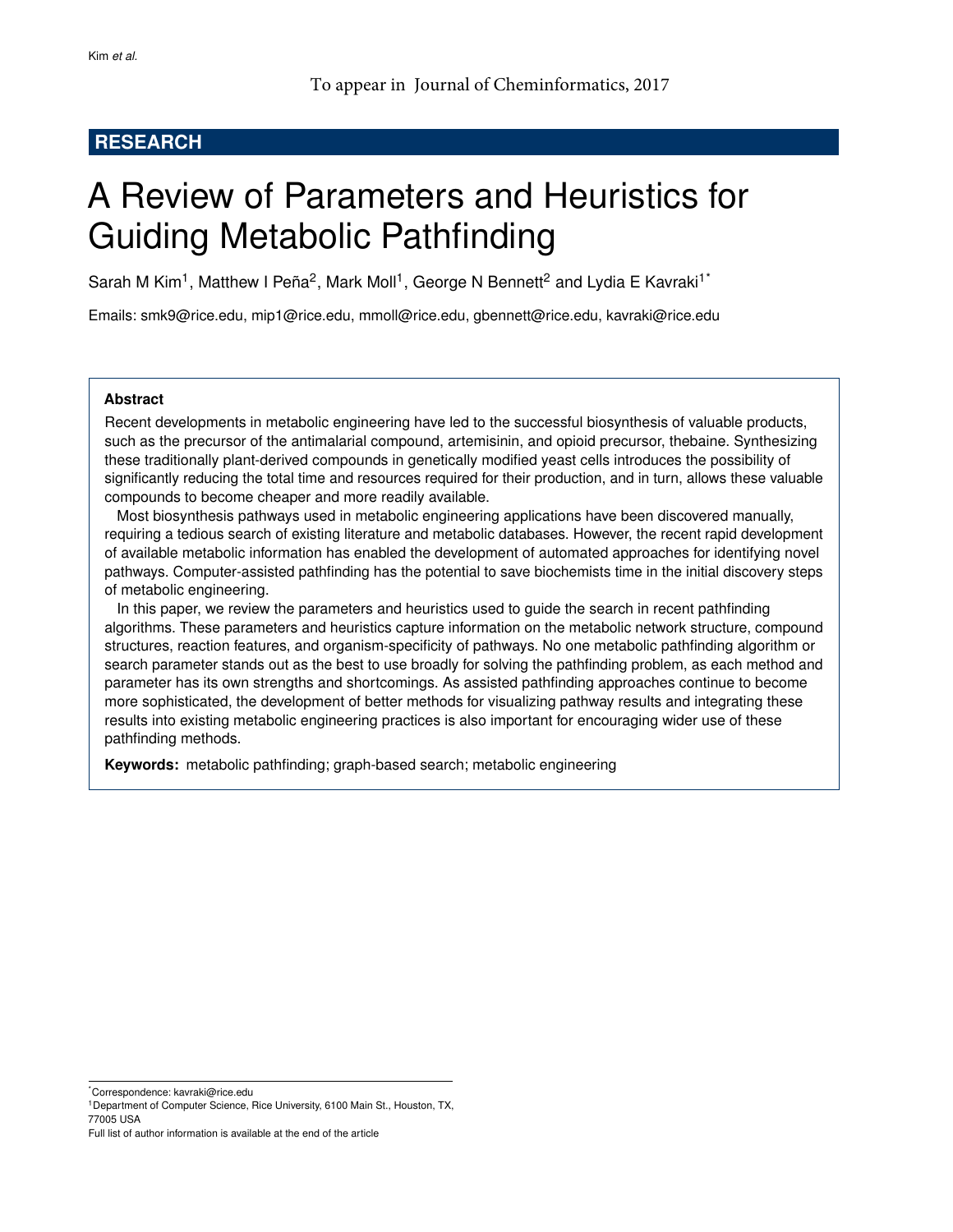## **1 INTRODUCTION**

Metabolic engineering is the scientific process of manipulating the metabolism of a microorganism to produce valuable compounds. Engineering microbial production involves the disruption of endogenous genes or adding genes from heterologous organisms to form pathways that tap into the natural metabolic network. There have been numerous successes of metabolic engineering, including the well publicized biosynthesis of artemisinic acid, a precursor to the antimalarial drug artemisinin [1], and thebaine, a precursor to hydrocodone and morphine [2]. In each of these cases, a pathway responsible for the production in plants was translated to a chassis microorganism, such as *E. coli* and *S. cerevisiae*, to separate the supply of these therapeutics from the plants they were sourced from. At the root of these successes is the identification of the requisite pathways and the systematic transfer of these pathways to a microbial host.

Metabolic pathfinding has clear applications to the first step in the design-build-test-learn cycle for developing biosynthetic pathways [3]. We define metabolic pathfinding as the process of identifying viable routes through a metabolic network from a starting compound to a desired target compound. Here, pathways are not limited to those that exist within a single organism, but can contain any enzymatic reactions from multiple organisms to complete a novel, heterologous pathway. To perform pathfinding we need a metabolic network that is constructed using information linking reactants to products through characterized enzymatic reactions. Several metabolic databases provide the requisite connectivity data used to construct a metabolic network structure. Of these, the Kyoto Encyclopedia of Genes and Genomes (KEGG) has been employed most frequently, likely due to being one of the first metabolic databases available with open access and a wide breadth of information. MetaCyc [4] also has descriptive entries for metabolic pathways that are attributed to many groups of organisms. Some databases, including BRENDA [5] and ExPASy [6], have more information about the enzymes including kinetics and protein structure, whereas others, such as ChEBI [7], specialize in descriptions of small molecules. New content is being continuously added to all these databases, many of which now source enzymatic reactions from thousands of organisms.

Traditionally, researchers have manually searched existing literature and databases to design pathways. However, the rapidly growing body of metabolic information makes it difficult to effectively survey and utilize all available resources. Computational approaches have been developed to enable researchers to take advantage of these growing resources. For example, pathways for production of 1,4-butanediol, a non-natural compound, were discovered with the assistance of a pathway-identification algorithm [8]. Thousands of pathways, four to six reactions long, were generated starting from common central metabolites. Solution prioritization

was required to whittle the pathways down to a manageable number to be constructed and tested in the lab resulting in a demonstration of feasibility for a novel, biocatalytic route (Figure 1A). Assisted metabolic pathfinding may aid in the more rapid discovery of synthesis pathways for other valuable products.

Assisted metabolic pathfinding aims to solve two main challenges – the challenge of efficiently speeding up the pathway search process and the challenge of selectively finding biologically feasible, novel pathways. This paper focuses primarily on the approaches of pathfinding algorithms that address these two challenges. However, improvements in the search algorithms alone are not sufficient to solve these challenges, as the quality of the pathway results is also heavily dependent on the metabolic resources utilized by the search algorithm. Advancements in metabolic pathfinding rely on advancements in techniques for expanding the metabolic search space. For example, retrosynthesis-based approaches [9, 10] can be used to build search spaces that extend beyond the data stored in curated metabolic databases. Other databases like ATLAS [11] and XTMS [12] store information on extended search spaces and even apply existing pathfinding techniques (BNICE [13, 14] and RetroPath [15], respectively) to these spaces. Metabolic pathfinding may not be the main focus of retrosynthesis algorithms and expanded databases; however, these resources are nevertheless critical for finding novel metabolic pathways and will be included in this review.

The metabolic pathfinding problem itself can be further divided into two different approaches: graph-based pathfinding and constraint-based pathfinding. This review will focus on graph-based pathfinding, which highlights the connections between compounds and reactions in the metabolic network. Graph-based approaches represent a metabolic pathway as a path that consists of an ordered series of intermediate compounds and reactions that transform some defined starting compound(s) to some defined target compound(s). Graph-based pathfinding utilizes a very well-studied data structure to represent the metabolic network, abstracting away more complicated interactions between compounds and enzymes in the cell. This abstraction enables graphbased methods to readily scale with larger metabolic networks spanning multiple organisms. However, since much of the underlying metabolic network is abstracted by the graph representation, there is a greater chance for graphbased approaches to return pathways without biological significance unless relevant parameters and heuristics are introduced to guide the search. Constraint-based methods (e.g., [16]) highlight the stoichiometry and relative rates of reactions involved in the metabolic process being studied. In many constraint-based methods, a selected set of reactions is optimized to meet a specified objective (e.g., maximizing the yield of a valuable compound) under the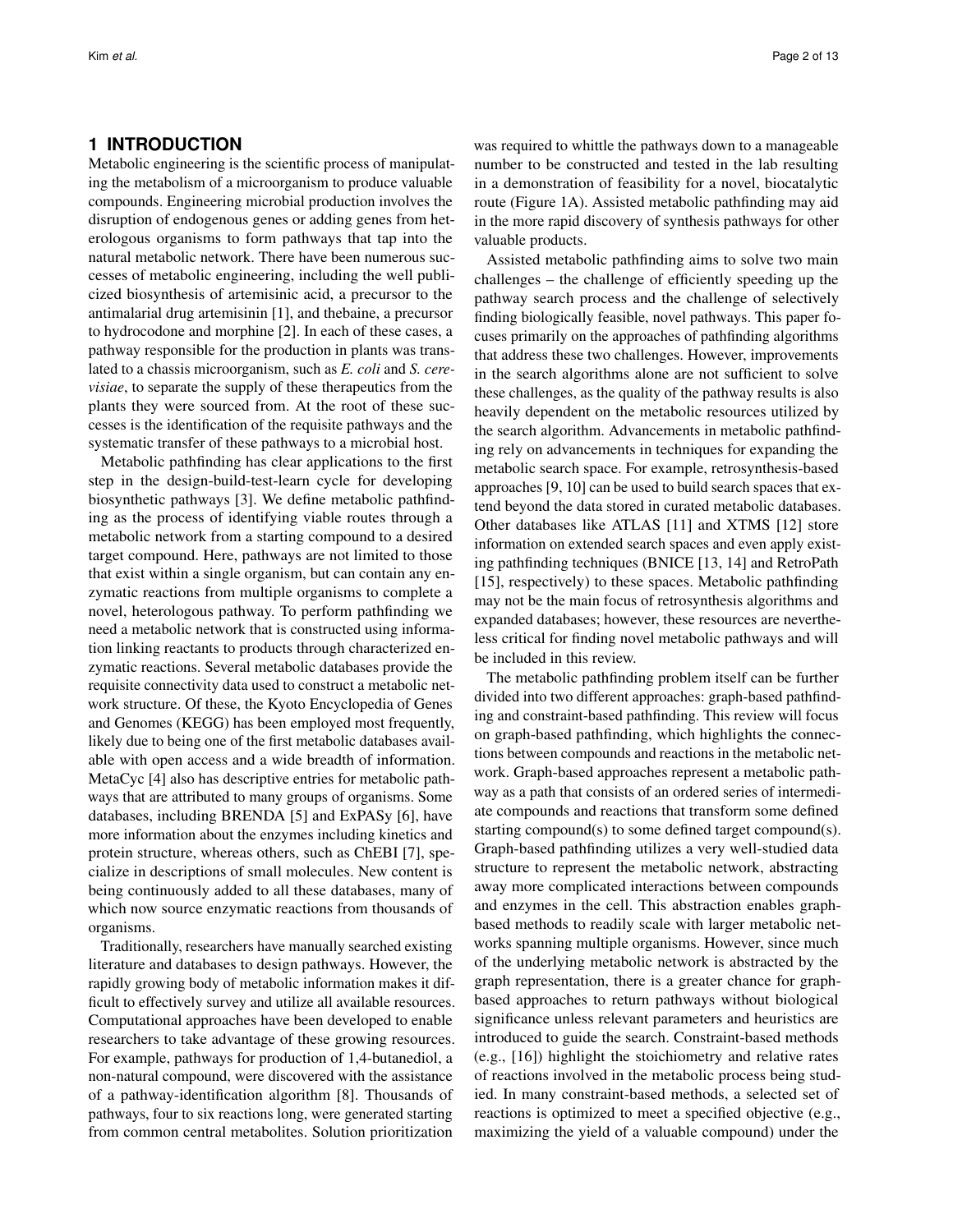

steady state assumption, meaning that there is no net increase or decrease of metabolites within the studied system. For constraint-based methods, elementary flux modes or extreme pathways can serve as the representation of a metabolic pathway [17, 18, 19]. Unlike graph-based paths which may only include the main compounds and reactions in a pathway, elementary flux modes and extreme pathways provides a more complete summary of the requisite intermediate compounds and enzymes while conforming to steady-state constraints. Overall, constraint-based methods tend to offer a more accurate model of a known metabolic network, such as one from a well-studied organism like E. coli. However, this approach is not yet able to computationally scale to very large metabolic networks [20]. Though algorithms have been developed to identify viable pathways using elementary mode analysis [20, 21], we choose to focus specifically on graph-based pathfinding to examine how parameters and heuristics can be used to efficiently guide the search in large-scale metabolic networks.

A metabolic network can be described as connections between compounds and the enzymes catalyzing reactions between compounds, which lends itself well to graph representation. There are many different ways a metabolic network can be represented as a graph (Figure 1B). One of the simplest ways is for the nodes in a graph to represent the compounds in the metabolic network, and the edges to represent the reactions or enzymes that connect one compound to another. This representation is used in several earlier pathfinding algorithms [22, 23, 24]. It is also possible for the nodes in a metabolic graph to represent the enzymatic reactions and the edges to represent the intermediate compounds, as done in MetaRoute [25]. Another possible graph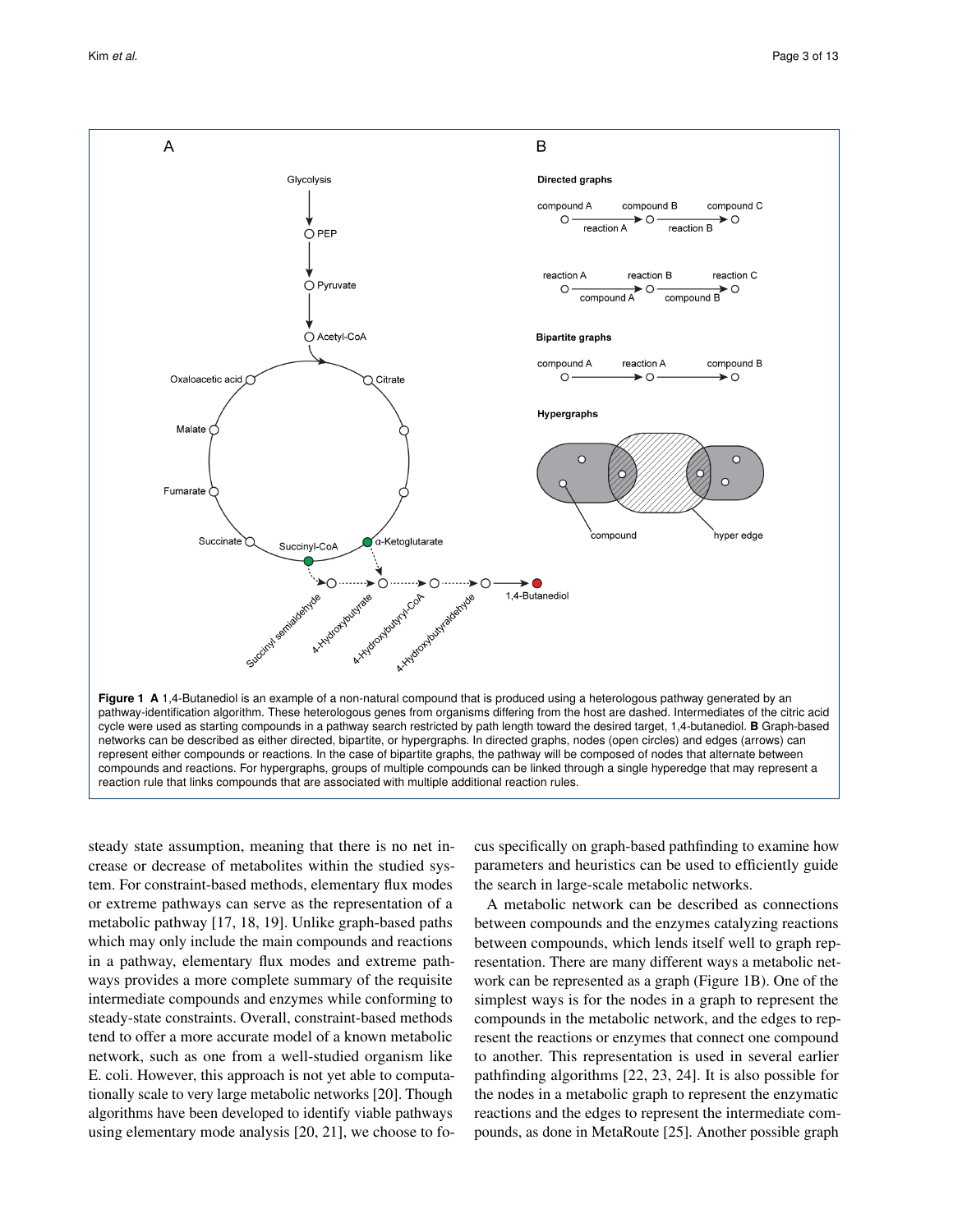representation of the metabolic network is for both compounds and reactions to be represented as nodes in a bipartite graph, where edges represent the connections between compounds and reactions. This representation is used in a few algorithms [26, 27]. A third possible graph representation is the hypergraph, where multiple compounds (i.e., the reactants) can be connected to multiple target compounds (i.e., the products) with a single hyperedge (the reaction). Unlike other graph representations, the hypergraph representation can connect two different groups of compounds with a single reaction hyperedge, which allows more details about each reaction (i.e., all intermediate compounds involved) to be shown explicitly in the representation [20]. The hypergraph representation is used in several pathfinding and retrosynthesis algorithms [20, 28, 29, 12, 30]. Node and edge weights based on relevant parameters (e.g., atom mappings, compound similarity, reaction thermodynamics, and organism-specific information) can be introduced to any of the above graph representations to guide the pathfinding search towards more biologically relevant results.

This review covers the techniques supporting graph-based metabolic pathfinding algorithms and the heuristics that guide pathway discovery from networks, enzymatic reactions, and chemical structures to a specific host organism context (Figure 1B). We will begin with a description of the structure of the metabolic network in terms of (1) graph connectivity, which refers to the number of connections each node has across the network, and (2) path length, or the number of transformative steps that separate any two compounds in the network (Section 2). Then, the role of compound structure (Section 3) and reaction specific information (Section 4) in identifying feasible, novel pathways will be discussed. Next, we briefly describe the role of organism-related information (Section 5). We conclude the paper with a discussion of the limitations and implications for future directions for metabolic pathfinding (Section 6). By describing the advantages and disadvantages of features used in current pathfinding approaches, we hope to guide interested users to the algorithms that suit their needs while summarizing the latest research for developers.

## **2 METABOLIC NETWORK STRUCTURE**

Properties of the metabolic network representation can be used to guide and constrain the search problem and rank the resulting pathways. The properties that have been used in the literature are the connectivity of the network and the length of pathways found. The individual compounds and reactions of a pathway can also be assigned weights based on biochemical and network-based properties.

#### 2.1 Graph connectivity

The graph-based representation of the network makes it intuitive to gravitate towards graph-based features and constraints, particularly graph connectivity (Figure 2A). Many

approaches identify highly connected compound nodes in the graph, or hub compounds, which appear in many different reactions. Identifying hub compounds can suggest potential currency metabolites, or side compounds that are used as energy or electron providers but are not incorporated into the final product compounds (e.g., NADH, ATP, etc.). As such, pathways routing through currency metabolites tend to not be biologically meaningful, and for many algorithms, these currency compounds are manually removed [13, 14, 31, 24, 32]. In Croes et al. [31], the weight of compound vertices is set equal to the degree of the compound in the network, biasing the search against going through highly connected compounds. Croes et al. compared this weighted graph search with an unweighted graph and a filtered graph (where 36 highly connected pool metabolites were removed), and found that weighted graph search performed better (85% correspondence with annotated pathways) than the unweighted graph search (30%) and filtered graph search (65%). Croes et al. also suggested that the small world property of metabolic networks described by Wagner and Fell in 2001 [33] is an artifact of having currency metabolites in unweighted metabolic graphs, which make compounds in the metabolic network seem more tightly connected. This is also suggested by several other papers [34, 35, 36].

In Faust et al. [26], different weighting schemes for compounds and reactant pairs (RPAIRs) were compared amongst each other. The weighting schemes included weighting compounds by degree, as described by Croes et al. in 2006, and weighting RPAIRs by their classification type. The RPAIR classification can be treated as a ranking for how relevant the pair of compounds are in the reaction. For example, if an RPAIR is classified as "main," the compounds involved in the RPAIR are considered the main chemical transformation that occurs in the reaction, whereas a RPAIR classified as "cofac" or "ligase" may describe compounds that serve as metabolite compounds or facilitators of the reaction. Faust et al. introduces higher weights for RPAIR classifications that are considered less relevant to the reaction, favoring pathways that include more RPAIRs classified as "main." According to this study, searches using the Croes et al. weighting for compounds found better results than searches without compound weighting, while using RPAIR classification weighting showed no significant improvement in search results.

In MetaRoute [25], the weight of the compound vertices is set to the sum of the out-degree of the compound and the context weight of the in-going reaction nodes. The context weight is based on the degree of the side compounds involved in the reaction. The context weighting gives rare compounds a high weight and common compounds a low weight, encouraging paths to go through reactions that use common compounds as side compounds.

The connectivity of a graph is very simple to compute, and it is no surprise that it has been used by several metabolic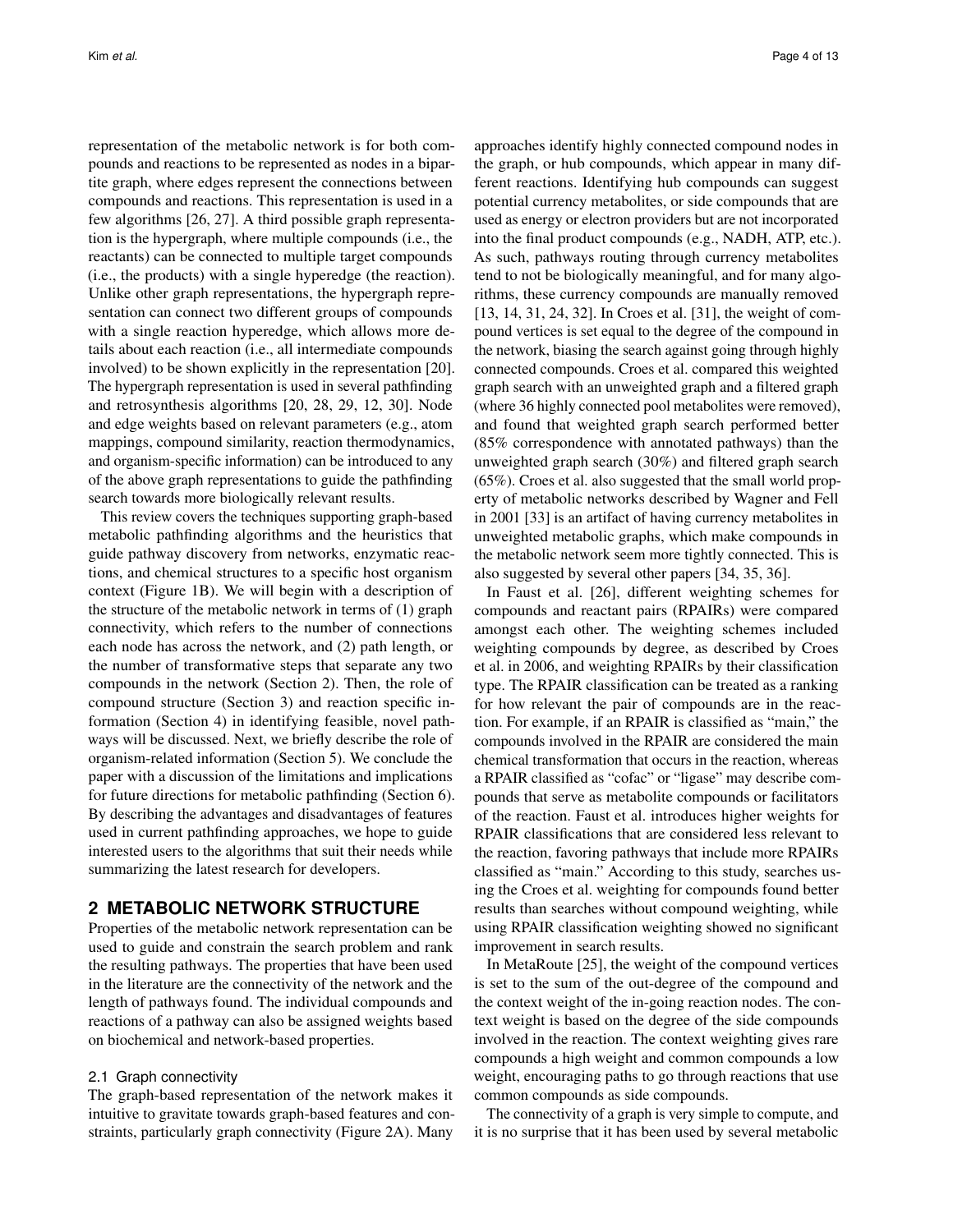

a balanced chemical reaction where atoms can be tracked between reactants and their corresponding products. Notice that the network ignores water and coenzyme A (CoA), whereas the atom mapped reaction can be used to identify what atoms from the reactants acetyl-CoA and oxaloacetic acid contributed to the product, citrate.

pathfinding approaches. Despite its simplicity, connectivity can be used to effectively infer some biochemical information about the metabolic network. However, excluding features of the metabolic network based on connectivity alone may not reflect known biochemical properties. For example, excluding highly connected compounds to avoid currency compounds may also exclude compounds that play a significant role in pathways (e.g., pyruvate). Unlike other algorithms, M-path by Araki et al. [37] uses hub compounds as a launch point to speed up the search. The approach identifies 139 compounds involved in eight or more reactions as hub compounds and introduces the reactions between the start compound and the hub compounds as the first steps in the search. Araki et al. refers to a paper by Barabasi and Oltvai [38], which suggests that highly connected compounds that are not currency metabolites are critical in linking together many compounds in the metabolic network. By including these highly connected compounds as first intermediates, the M-path algorithm can shorten the number

of reaction steps needed to reach the target compound and improve the performance of the search.

#### 2.2 Path length

Pathfinding algorithms often optimize for pathways with the smallest number of enzymatic steps, as these pathways tend to require less manipulation in a metabolic engineering context (Figure 2B). Many pathfinding algorithms set a maximum path length [31] or give the user an option to specify a maximum path length [40, 23, 48]. Pitkanen et al. [42] uses path length as part of the pathfinding heuristic to limit the search in the underlying networks. Pathways can also be ranked based on path length (e.g., algorithms finding *k*-shortest paths [27, 53]). Ranking by path length is often a byproduct of the applied graph search algorithm (i.e., *k*-shortest paths) and used to organize pathway results. In order to distinguish pathfinding methods that actively include path length as a constraint or heuristic from methods that only use path length to rank pathway results, the latter cases were not marked as using path length in Table 1. Since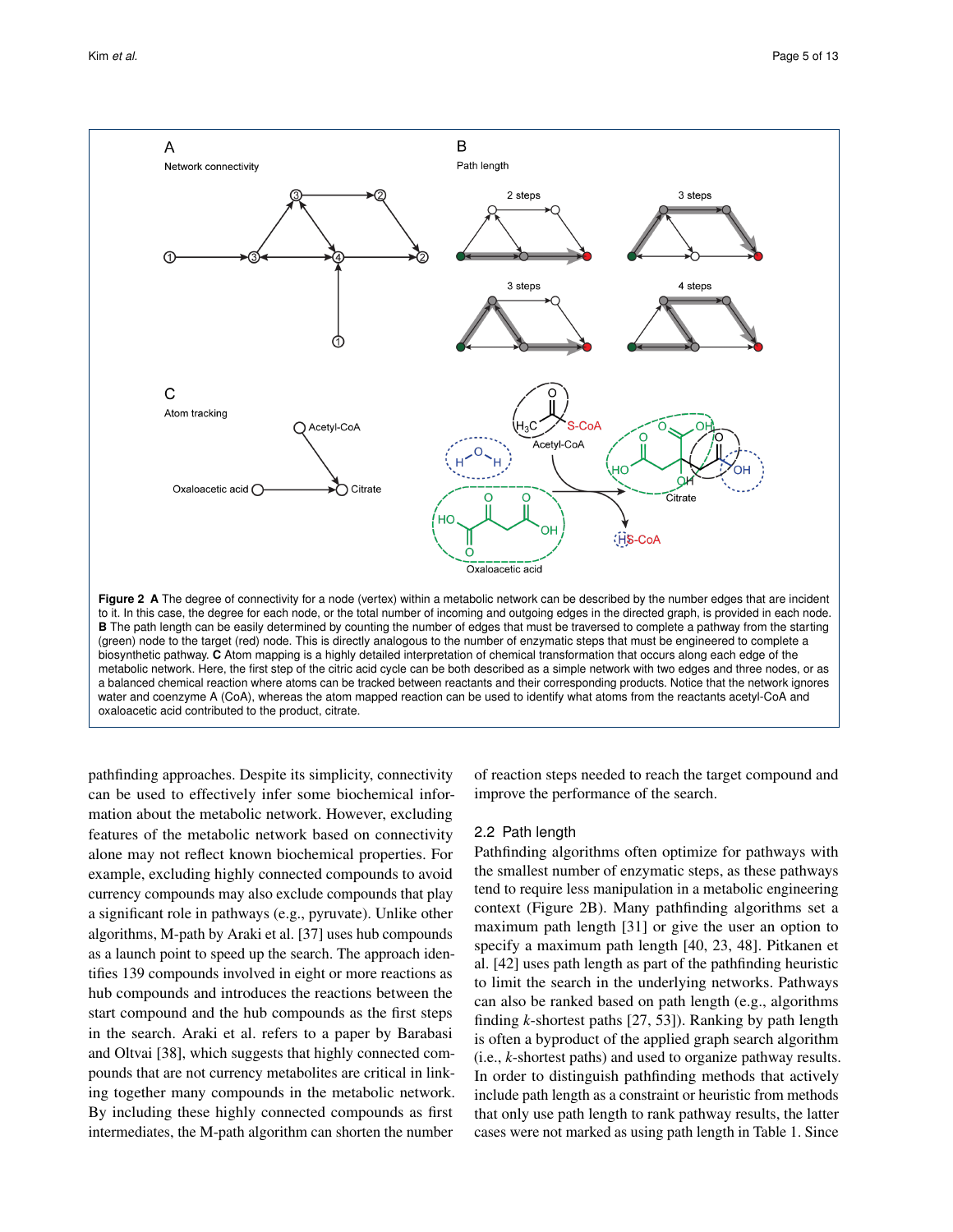**Table 1** Algorithms are arranged by publication date, and closed circles denote the features used in the respective pathfinding algorithms along with the databases they draw information from. Open circles used in the organism-specific column indicate that users may input weights or parameters to make the algorithm organism-specific, but the algorithm itself does not provide options for the user to select for specific organisms.



path length is an inherent property of the solution pathway, no additional computation is required for obtaining this information. However, strongly biasing the search towards shorter pathway results ignores longer pathway results that may be equally valid for lab testing, such as the pathway for synthesizing a precursor of opioids that took 23 enzymatic steps in lab [2].

## **3 STRUCTURE OF COMPOUNDS**

Most network representations include both structures of compounds and reactions, along with parameters that give additional information on both these parts. The chemical structure of compounds in the metabolic network can be useful in inferring the existence of a biochemical reaction between compounds, as biochemical reactions tend to have products that structurally resemble one or more reactants. Structural information can be represented at different levels of detail, which introduces a trade-off between the accuracy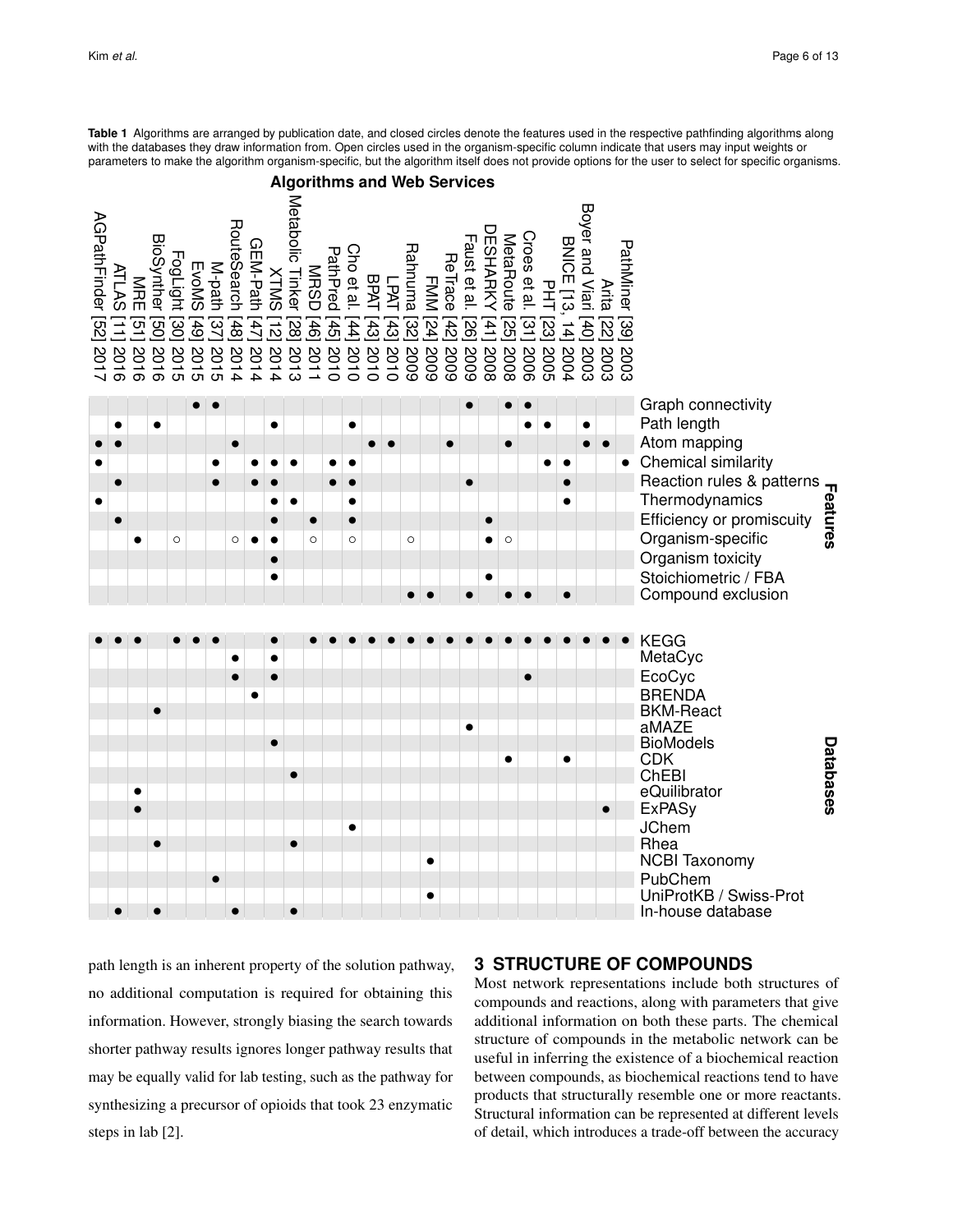of the similarity measure and the computational complexity of the overall metabolic pathfinding problem.

## 3.1 Atom tracking

At the finest level of detail, algorithms can track changes on atomic level (Figure 2C). Retaining as many of the atoms from the start compound in the target compound automatically excludes currency metabolites that contribute no atoms to the final product, which helps exclude pathway results that are biochemically infeasible. Also, conserving as much of the atomic structure of compounds in each reaction step can help to select pathways that are more biologically feasible. This method was first introduced by Arita in 2003 [22], which aims to conserve at least one atom from start compound to target using *k*-shortest paths. The MetaRoute algorithm [25] also uses this approach. Building on this approach, new algorithms aimed to conserve multiple atoms. Pitkanen et al. [42] uses a heuristic to maximize the number of carbons transferred during a reaction, while also minimizing the path length. This encourages the inclusion of reactions that transfer more carbon atoms in the final branched pathway results. In Heath et al. [27], the pathway must conserve a minimum number of carbon atoms from start to target compound. A search to find the maximum number of conserved carbon atoms will start with the total number of carbon atoms in either the start or target compound and then decrement this number by one if no pathways are found that conserve that number of atoms. In Boyer and Viari [40], pathways must conserve a minimum number of atoms which do not necessarily need to be carbons. In the initial carbon flux path algorithm proposed by Pey et al. [53], any reactions not involving a carbon exchange between its main reactant and product were removed from the search space. Pey et al. later updated their carbon flux paths algorithm to include atom tracking [54] to insure carbons from the start compound were eventually incorporated into the target compound. RouteSearch [48] maximizes atoms conserved throughout the pathway using a heuristic scoring function. This score accounts for five different atom types (carbon, oxygen, nitrogen, phosphorus, and sulfur), and each type of atom can be assigned a different weight. More recently, atom group tracking has been introduced by AGPathFinder [52]. Instead of tracking single atoms, this algorithm tracks groups of adjacent atoms connected by bonds. This avoids the computational cost of tracking individual atoms, but still captures much of the information gained by atom tracking. Incorporating atomic level information into the search ensures that at least a portion of the starting compound is used to produce the target compound, which may filter out many biologically infeasible pathways. In previous years, atom mapping information was not as readily available; however, as new methods have been developed to computationally predict atom mapping, more and more pathfinding algorithms have included atom tracking in the search. Tracking

individual atoms can be computationally expensive, especially if every possible combination of atoms conserved from compound to compound is considered [55]. Even so, the fact that many recent pathfinding approaches incorporate atom tracking suggests it is an important parameter for the pathfinding problem.

#### 3.2 Chemical Similarity

If two compounds have similar chemical structures, there is a decent chance that these compounds can be connected by a common reaction. Several approaches have used different representations of chemical structure as a way of guiding, constraining, and ranking the search.

#### *3.2.1 Chemical Fingerprint*

Several approaches use chemical fingerprints and Tanimoto coefficients [56] to measure compound similarity. A chemical fingerprint is a binary vector consisting of a string of ones and zeros. Each bit represents whether the compound contains a certain structural feature, such as the number of single carbon, carbon bonds present in the compound and the presence of chemical functional groups or ring structures. There are many available compound fingerprints that include different numbers and types of structural features. The Tanimoto coefficient is used to measure the similarity between two different compounds and is calculated by dividing the total number of structural features shared between the two compounds by the total number of structural features contained in both compounds. In Pathway Hunter Tool (PHT) [23], chemical fingerprints are included in the metabolite mapping scoring function, which is calculated by summing the calculated chemical similarity score and percentage atomic mass contribution. The algorithm uses this score to determine which reactants and products will be connected by edges in their search graph.

#### *3.2.2 Graph-Based Comparison*

Other approaches rely on the graph representation of chemical compounds. Metabolic Tinker [28] uses a heuristic based on similarity of functional groups of atoms and bonds between the current compound and the target compound identified using a graph comparison technique similar to the one described in [58]. In this technique, each compound is represented as a graph, where atoms are the nodes and bonds are the edges. Common structural features between compounds are then identified by finding the maximal common subgraph(s). SIMCOMP [59], an algorithm that identifies the maximum common substructure between the graph representations of two compounds, was used for building the KEGG RPAIR database utilized by many pathfinding algorithms (Figure 3A). SIMCOMP uses a variant of the Bron-Kerbosch maximum clique algorithm [60] to identify the maximum common substructure of two compounds.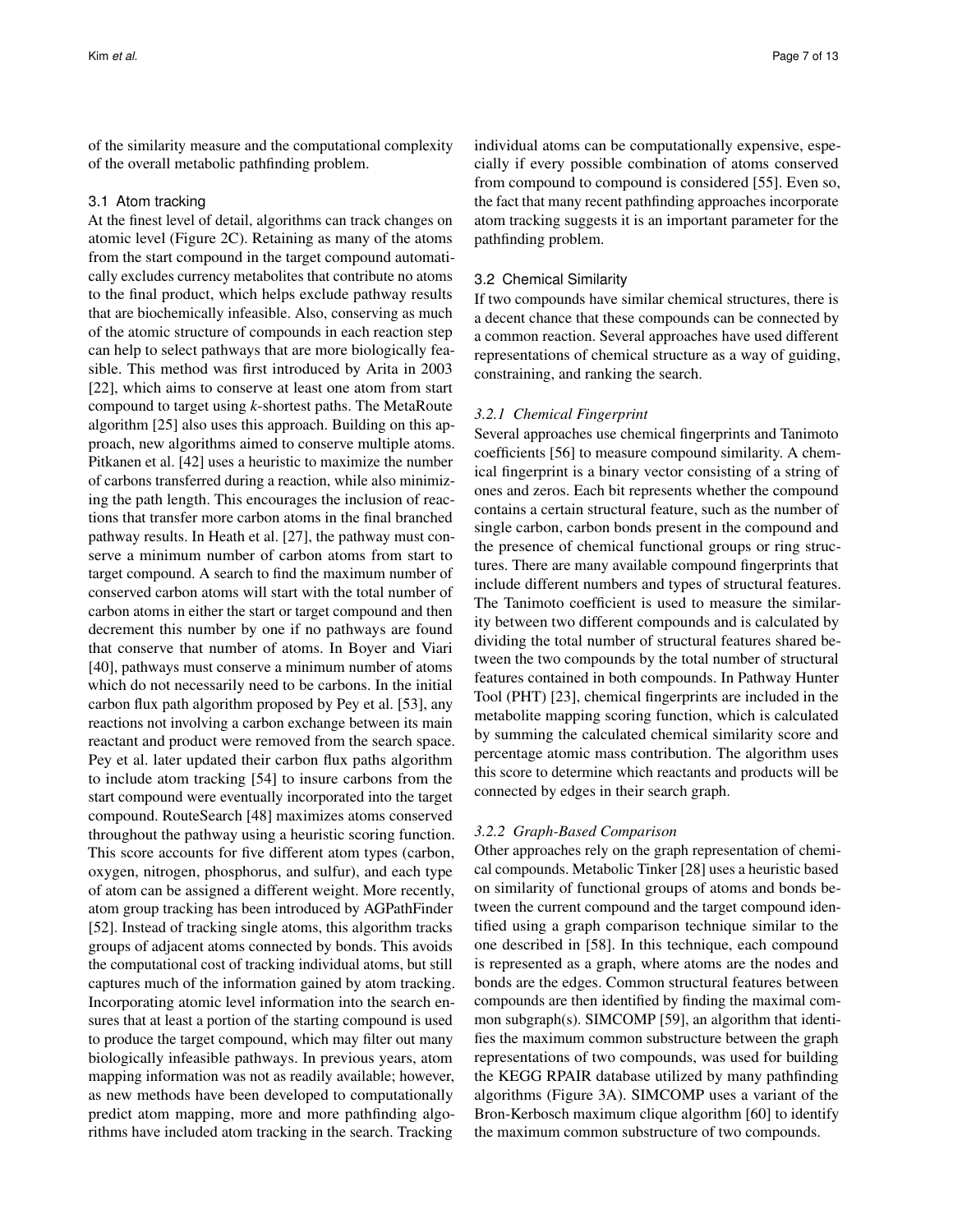

Unlike chemical fingerprints, where a pre-determined set of chemical characteristics are used to compare two compounds, the graph comparison approach directly compares the chemical structure of two compounds against each other. The graph comparison approach tends to be more accurate in calculating structural similarity but is more computationally expensive [61]. In GEM-Path [47], both chemical fingerprints with Tanimoto coefficients and the subgraph matching of chemical structure are used to measure chemical similarity.

Calculating compound similarity is not as computationally expensive as atom mapping and serves as a check that the reactions included in pathways are biochemically feasible. However, compound similarity falls short in the cases where two compounds share many common structural components but are not biochemically related.

## **4 REACTIONS**

In addition to information about the compounds involved in the network, graph-based searches also include information on reactions. This information can be used to both constrain and expand the search to find novel pathways.

#### 4.1 Reaction rules

Building off the idea of structural similarity, some algorithms introduced reaction rules, or more general transitions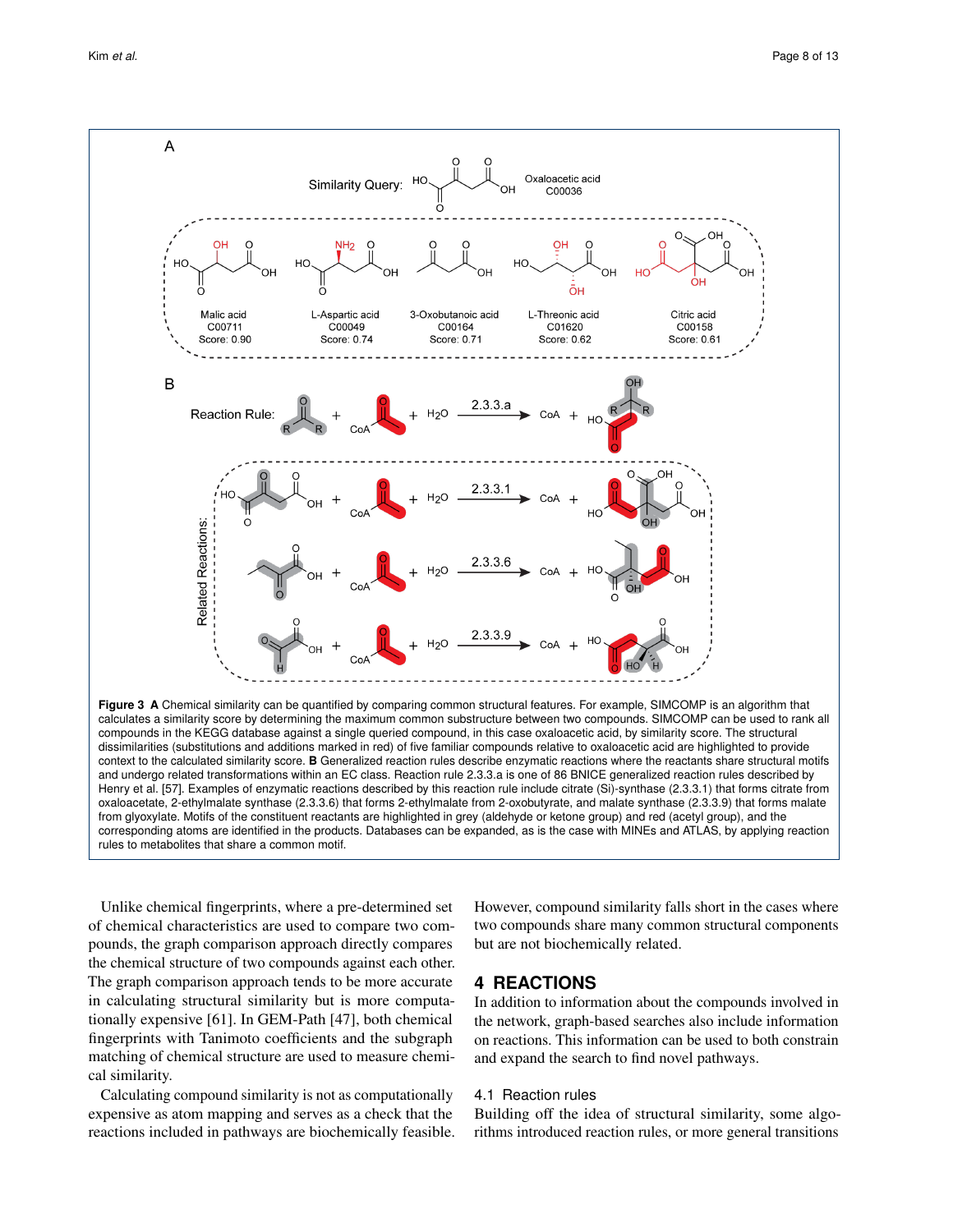between compounds based on changes in chemical structure. Two enzymatic reactions may involve different reactants and products; however, if the same structural change occurs between reactants and products in these reactions (i.e., functional group A is replaced by functional group B), these reactions may both fall under the same reaction rule. Reaction rules allow new, potentially feasible pathways to be found by introducing reactions that may not yet have been added to metabolic databases. These rules can both be used to (1) create a metabolic network without directly requiring information on enzymatic reactions from metabolic databases and (2) help expand an existing metabolic network created based on a metabolic database.

Reaction rules are based heavily on structural representations of compounds. In BNICE [13, 14], compounds are represented as an atom-bond matrix, and the reactions are represented as the difference between the matrices of the substrate and product compounds (Figure 3B). With this more generalized representation of reactions, BNICE reduces the existing database of 43,000 enzymes to 250 generalized enzymatic reactions by grouping together enzymes that catalyze reactions which follow the same reaction rules. In PathMiner [39], each compound is similarly described as a set of 145 chemical descriptors (based on atoms/bond information), and reactions are represented as vector differences. The reactions are used as a heuristic to guide an A\* search [62]. In M-path [37], compounds are represented by chemical feature vectors that account for 318 atom and bond feature types. Atom types include primary, secondary, and tertiary carbons, and each covalent bond in a compound is counted as a pair of atom types. Reactions are again represented as reaction feature vectors that describe difference in number of atom/bond feature types between substrates and products. In Cho et al. [44], there is a reaction rules database containing constructed reaction rules. PathPred [45] uses socalled RDM patterns from RPAIRs, which take into account the reaction center, the difference regions, and the matched regions between the reactants and products. PathPred also uses Jaccard coefficient [63] to compare compounds, and it weights the atoms closer to the reaction center more greatly compared to more distant atoms. A reaction score is calculated based on the Jaccard coefficient for each reaction, and the overall pathway score is the average of the reaction scores of all its reactions. In Faust et al. [26], RPAIR mappings are used without atom tracking to show the connectivity of compounds without annotations of atoms. In FMM [24], reactions are represented as a  $16,884 \times 16,884$ matrix, where each row and column represents a compound and having a '1' represents that there exists a forward reaction between the compounds. In RetroPath by Carbonell et al. [15], the molecular signature of any given compound is defined by a subset of neighboring atoms and chemical bonds surrounding each individual atom in the compound. The reaction rules are defined as the differences in molecular signatures between the reactant compounds and product

compounds in a reaction. Only the atoms and bonds within a given number of bonds away from each atom are considered as part of the molecular signature. This distance, referred to as the diameter by Carbonell et al., could be increased to include more surrounding atoms and bonds in the molecular signature and in turn, make each reaction rule include more detailed differences in molecular structure between reactants and products. Or, the diameter could be decreased to include less of the surrounding atoms and bonds in the molecular signature, causing each reaction rule to be more general and applicable to more groups of compounds. Thus, by changing the diameter, the strictness of reaction rules can be adjusted to prevent an exponential explosion of potential reactions. Reaction rules allow the search to find novel pathways not present in existing metabolic databases. However, the issue with using reaction rules to find new paths is that there is a potential for an exponential explosion of results.

#### 4.2 Thermodynamics

Another common feature taken into account by pathfinding algorithms is thermodynamic feasibility of the reactions in pathways. Almost all algorithms that include thermodynamics use the component contribution method [64] for calculating ∆G. In MetabolicTinker [28], missing directional information is inferred from ∆G. If it is not possible to calculate the ∆G, the edge is treated as a bidirectional edge. The search heuristic is based partially on thermodynamics, and paths are ranked based on thermodynamic feasibility. In BNICE [14], the  $\Delta G$  value is used to analyze enzymatic reactions in different groups (profiling) and suggest feasibility of reactions. In Cho et al. [44], enzymes are ranked based on thermodynamic favorability, among other factors (such as binding site covalence and chemical similarity). The XTMS webserver [12] uses a scoring function to rank pathway results found by the RetroPath search algorithm. The XTMS scoring function incorporates the thermodynamic favorability of a pathway by both including the sum of all the ∆G values (taken from MetaCyc) of each reaction in a pathway and including the number of unfavorable reactions (any reactions with a ∆G value greater than zero) for each pathway. AGPathFinder [52] uses ∆Gs (in addition to compound similarity) to guide the search as weights.

#### 4.3 Stoichiometry

Graph-based pathfinding methods can incorporate reaction stoichiometry to limit the number of biologically irrelevant pathway results. The carbon flux paths algorithm proposed by Pey et al. [53, 54] introduces steady-state constraints. Pey et al. demonstrate that using carbon flux paths significantly reduces the connectivity of certain compounds, such as oxaloacetate in *E. coli*, compared to a graph-based search without stoichiometric constraints. Introducing stoichiometric constraints allows carbon flux paths to distinguish between oxic and anoxic conditions in E. coli, which was not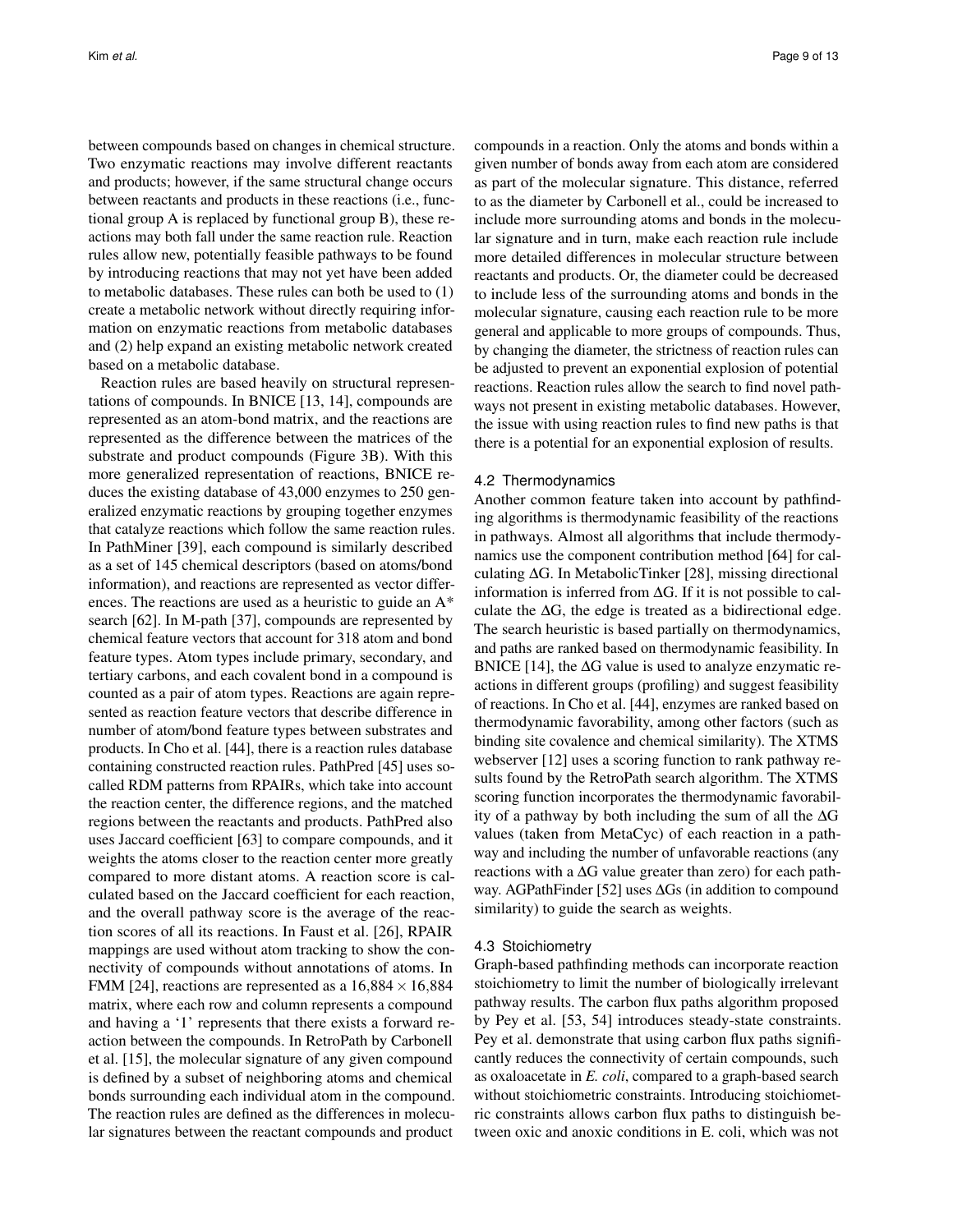possible in previous graph-based algorithms. However, this pathfinding method was only tested within the metabolic network of a single well-studied organism (E. coli) and, like constraint-based methods, is not easily scalable to large multi-organism networks.

### 4.4 Enzyme efficiency and promiscuity

Enzymes can have different reaction rates, depending on how efficient an enzyme is in converting the substrate to product. On the other hand, promiscuous enzymes can catalyze reactions which may not be found in existing databases and may be used to expand the metabolic pathfinding search. In Cho et al. [44], binding site covalence was factored into ranking enzymes, where the highest ranked enzyme candidates were included in the final pathway solutions. In MRSD [46], edges between compounds are weighted based on the frequency of reactions that use the specified substrate to produce the specified product. This approach does not filter out species duplicates. The XTMS webserver scoring function [12] takes into account a gene score in ranking pathway results found by the RetroPath algorithm. The gene score is calculated for each pathway based on the average of the pathway's individual reaction scores, which is determined by the estimated promiscuity of the putative enzyme assigned to the given reaction based on the tensor product technique.

## **5 ORGANISM**

Many algorithms give the user the ability to select an organism of interest. Arita et al. [22] mention that their search algorithm can find pathways specific to one organism if the user specifies a weighting scheme that heavily penalizes reactions taken from all other organisms. In RouteSearch [48], the user can specify weights for reactions taken from organism vs. reactions taken from a larger library including all organisms. Many others require the user to select which organism or group of organisms to look at [32, 46]. Other methods do not require user input. In Cho et al. [44], enzymes are ranked based on organism specificity. DE-SHARKY [41] limits the number of compounds that are not organism-specific to only one non-specific reactant and one non-specific product. In GEM-Path [47], there is an association between reactions and organisms. One of the more interesting of these algorithms is MRE [51], where the search takes into account endogenous competition of reactions. By considering which reactions happen more frequently in an organism, pathways can be optimized to include the most common reactions to maximize the production of the target compound and exclude reactions that may only occur at very low rates in the organism.

## **6 DISCUSSION**

Pathfinding is a critical and preliminary step in the development of novel biosynthetic pathways. Pathfinding is often

done manually, though there are many existing tools that can enumerate putative pathways with minimal input from the user. After a pathway has been identified, much time and effort goes into building, testing, troubleshooting, and optimizing the biological system, and not the initial pathway discovery [65]. This is acknowledged by metabolic engineers and synthetic biologists alike. Assisted pathfinding, for now, is typically restricted to providing and suggesting a series of enzymatic conversions through the aforementioned algorithms and ranking heuristics. It is up to the user to determine what organisms the genes should be sourced from based on limited enzyme kinetic data, which genetic system to use to regulate expression, and which organism to use as an appropriate host. Each step of this process is a challenge, and widespread adoption of assisted pathway discovery algorithms will depend on improved integration with the pathway engineering workflow. For this reason, future directions of assisted pathfinding must include the following: 1) maximizing the utility of existing but limited databases to find paths to non-native or other diverse commodity compounds, 2) facilitating the interpretation of the generated pathway solutions through visualizations and other methods, 3) assisting in gene selection based on known enzyme kinetics and other parameters of enzyme activity, and 4) identifying solutions with specific network topologies such as branched pathways and or cycles.

#### 6.1 Non-native compounds

There has been a recent push to expand searches to nonnative compounds using reaction rules, building on BNICE [13, 14], because it is appreciated that the single greatest limiting factor to pathfinding is the completeness of the referenced databases. The ability to find paths to a non-native compound is severely limited when restricted to metabolic databases consisting of almost entirely of native compounds. General reaction rules can substitute for predicted enzyme promiscuity where specific enzyme reactions for a structurally similar but a non-native substrate are needed as either the target or an intermediate in a pathway. Reaction rules can serve as an acceptable best guess or a lead when a pathway cannot be found in its absence. This need has recently lead to the generation of expanded databases (e.g., MINEs [66] and ATLAS [11]) that apply reaction rules to existing databases (e.g., KEGG [67]) to augment them and expand their reach. More work is needed in this area, as our research has identified a number of compounds of interest that still remain outside the reach of these expanded databases.

#### 6.2 Databases

Although the cumulative information that is available across all metabolic databases is extensive, manually searching, gathering, and compiling information from different databases is a challenging task. Each database often has its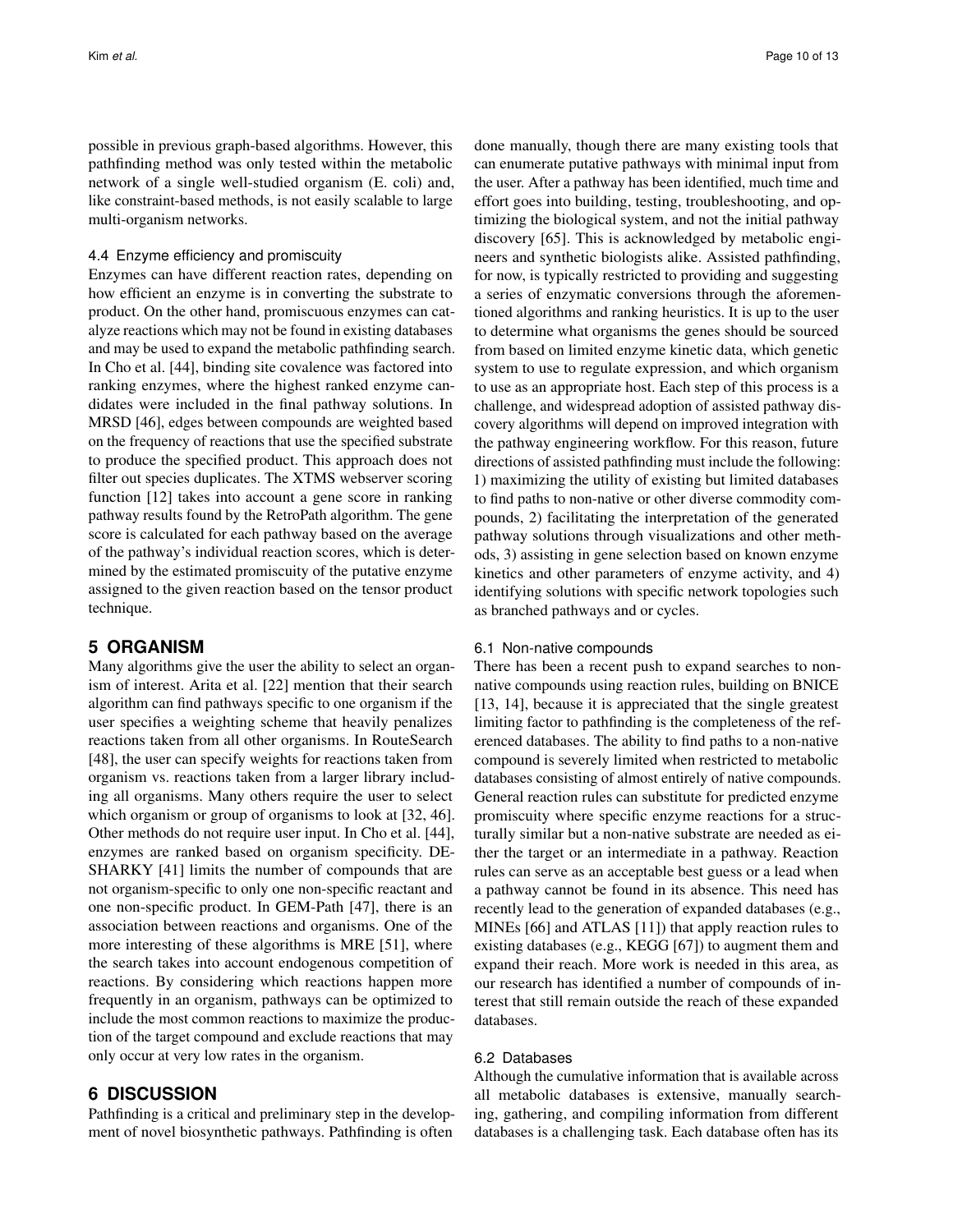own representation and set of ID numbers for identifying components like compounds and reactions, in addition to its own organization schema, suited specifically for the intended purposes of the database. These differences make it challenging to determine the exact links and relationships between information in different databases. There have been a few recent efforts to integrate different metabolic databases and create a less redundant, more comprehensive, and more accessible resource for metabolic information (e.g., BKMreact [68], MetRXN [69], and MNXref [70]). The effort to make a more comprehensive, unified metabolic resource could be a great asset to developing new metabolic pathfinding algorithms, as the metabolic representations, heuristics, and constraints used in these algorithms rely heavily on the breadth and completeness of the used metabolic database(s). In addition to this, it would be very helpful for databases to adopt an open distribution model when fiscally reasonable. Restrictions on data distribution hinder further development of pathfinding tools, and licensing barriers make it harder to adopt a single framework.

#### 6.3 Interface and Visualization

As the pathfinding capabilities improve, so do the number of solutions that can potentially be generated, and with it the challenge of providing the user with tools to explore the solutions that can number in the thousands and identify pathways of interest. Because of this, there is an increasing amount of user interaction built into pathfinding webservers (see MRSD [46], BioSynther [50], ATLAS [11], and XTMS [12]). By having a more interactive webserver interface, users can quickly modify their queries or filter the results to find the solutions they want. This filtering may be achieved either by ranking as has been previously discussed, clustering of results based on pathway similarity or overlap [71], allowing the user to exclude pathways based on the presence or absence of specific intermediates that the user chooses to avoid, or some mixture of all of these. Improved visualization solutions will provide users with a balance between an abundance of options and ease of identifying promising pathways.

### 6.4 Gene selection

In addition to visualizations, a well-developed interface could integrate suggestions for genes based on enzyme activity and evidence of heterologous gene expression so that the user can seamlessly transition from pathway discovery to the initial build phase. Databases, such as BRENDA [5], have experimentally determined values for many enzymatic characteristics that could be used in determining the gene of choice for each reaction step. However, this information has yet to be implemented in a pathway discovery and selection webserver.

#### 6.5 Topology

Almost all pathfinding algorithms are limited to producing linear pathways with a few exceptions [43, 42]. Branched pathways and cycles represent different topologies of metabolic networks that are of interest to metabolic engineering because the resulting condensation or recycling of constituent material can potentially improve the theoretical yield for a pathway. Though linear pathways are sufficient in most cases, the capability of identifying more complex and efficient pathways would be desirable.

#### 6.6 Conclusion

Ultimately, the best pathfinding algorithm is the one that suits the user's needs and is paired with an interface that facilitates pathway discovery. Pathfinding webservers can assist with the design of novel, feasible, and hopefully improved pathways, but as discussed, pathfinding needs to become more highly integrated with the entire process of metabolic engineering. This survey of the available features and future directions aims to increase adoption of existing pathfinding tools while advocating for advancements that will increase their utility.

#### **Competing interests**

The authors declare that they have no competing interests.

#### **Author's contributions**

Sarah Kim and Matthew Peña co-wrote section 1. Sarah Kim wrote sections 2-5, while Matthew Peña wrote section 6 and created all the figures. Table 1 was jointly created by Sarah Kim, Matthew Peña, and Mark Moll. Mark Moll. George N. Bennett, and Lydia E. Kavraki advised and provided expert feedback on the writing of the paper.

#### **Funding**

This work was supported in part by NSF DBI-1262491 and the NSF Graduate Fellowship awarded to Sarah Kim.

#### **Acknowledgements**

We would like to acknowledge Allison Heath for introducing Sarah Kim to the topic of metabolic pathfinding.

#### **Author details**

<sup>1</sup> Department of Computer Science, Rice University, 6100 Main St., Houston, TX, 77005 USA. <sup>2</sup>Department of BioSciences, Rice University, 6100 Main St., Houston, TX, 77005 USA.

#### **References**

- 1. Paddon CJ, Westfall P, Pitera DJ, Benjamin K, Fisher K, McPhee D, et al. High-level semi-synthetic production of the potent antimalarial artemisinin. Nature. 2013;496:528–532.
- 2. Galanie S, Thodey K, Trenchard IJ, Interrante MF, Smolke CD. Complete biosynthesis of opioids in yeast. Science. 2015;349:1095–1100.
- 3. Petzold CJ, Chan LJG, Nhan M, Adams PD. Analytics for metabolic engineering. Frontiers in Bioengineering and Biotechnology. 2015;3:135.
- 4. Caspi R, Billington R, Ferrer L, Foerster H, Fulcher CA, Keseler IM, et al. The MetaCyc database of metabolic pathways and enzymes and the BioCyc collection of pathway/genome databases. Nucleic Acids Research. 2016;44:D471–D480.
- 5. Placzek S, Schomburg I, Chang A, Jeske L, Ulbrich M, Tillack J, et al. BRENDA in 2017: new perspectives and new tools in BRENDA. Nucleic Acids Research. 2017;45:D380–D388.
- 6. Gasteiger E, Gattiker A, Hoogland C, Ivanyi I, Appel RD, Bairoch A. ExPASy: the proteomics server for in-depth protein knowledge and analysis. Nucleic Acids Research. 2003;31:3784–3788.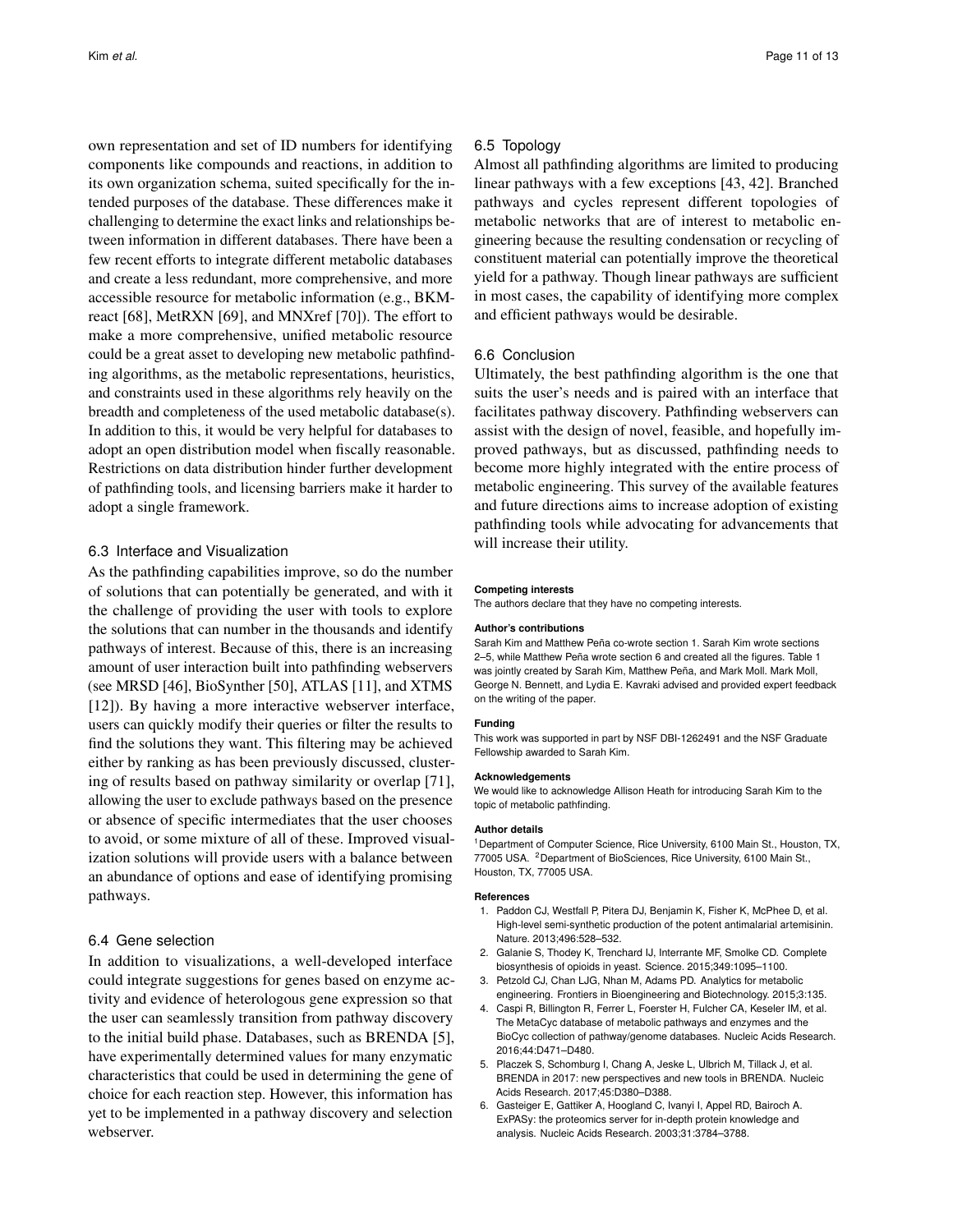- 7. Degtyarenko K, De Matos P, Ennis M, Hastings J, Zbinden M, McNaught A, et al. ChEBI: a database and ontology for chemical entities of biological interest. Nucleic Acids Research. 2008;36:D344–D350.
- 8. Yim H, Haselbeck R, Niu W, Pujol-Baxley C, Burgard A, Boldt J, et al. Metabolic engineering of Escherichia coli for direct production of 1,4-butanediol. Nature Chemical Biology. 2011;7:445–452.
- 9. Hadadi N, Hatzimanikatis V. Design of computational retrobiosynthesis tools for the design of de novo synthetic pathways. Current opinion in chemical biology. 2015;28:99–104.
- 10. Carbonell P, Planson AG, Faulon JL. Retrosynthetic design of heterologous pathways. Systems Metabolic Engineering: Methods and Protocols. 2013;p. 149–173.
- 11. Hadadi N, Hafner J, Shajkofci A, Zisaki A, Hatzimanikatis V. ATLAS of Biochemistry: A Repository of All Possible Biochemical Reactions for Synthetic Biology and Metabolic Engineering Studies. ACS Synthetic Biology. 2016;5:1155–1166.
- 12. Carbonell P, Parutto P, Herisson J, Pandit SB, Faulon JL. XTMS: Pathway design in an eXTended metabolic space. Nucleic Acids Research. 2014;42:W389–W394.
- 13. Li C, Henry CS, Jankowski MD, Ionita JA, Hatzimanikatis V, Broadbelt LJ. Computational discovery of biochemical routes to specialty chemicals. Chemical engineering science. 2004;59:5051–5060.
- 14. Hatzimanikatis V, Li C, Ionita JA, Henry CS, Jankowski MD, Broadbelt LJ. Exploring the diversity of complex metabolic networks. Bioinformatics. 2005;21:1603–1609.
- 15. Carbonell P, Parutto P, Baudier C, Junot C, Faulon JL. Retropath: Automated pipeline for embedded metabolic circuits. ACS Synthetic Biology. 2013;3(8):565–577.
- 16. Chowdhury A, Maranas CD. Designing overall stoichiometric conversions and intervening metabolic reactions. Scientific Reports. 2015;5.
- 17. Klamt S, Stelling J. Two approaches for metabolic pathway analysis? Trends in biotechnology. 2003;21(2):64–69.
- 18. Trinh CT, Wlaschin A, Srienc F. Elementary mode analysis: a useful metabolic pathway analysis tool for characterizing cellular metabolism. Applied microbiology and biotechnology. 2009;81(5):813.
- 19. Acuna V, Chierichetti F, Lacroix V, Marchetti-Spaccamela A, Sagot MF, Stougie L. Modes and cuts in metabolic networks: Complexity and algorithms. Biosystems. 2009;95(1):51–60.
- 20. Carbonell P, Fichera D, Pandit SB, Faulon JL. Enumerating metabolic pathways for the production of heterologous target chemicals in chassis organisms. BMC systems biology. 2012;6(1):10.
- 21. Vieira G, Carnicer M, Portais JC, Heux S. FindPath: a Matlab solution for in silico design of synthetic metabolic pathways. Bioinformatics. 2014;30(20):2986–2988.
- 22. Arita M. In silico atomic tracing by substrate-product relationships in Escherichia coli intermediary metabolism. Genome Research. 2003;13:2455–2466.
- 23. Rahman SA, Advani P, Schunk R, Schrader R, Schomburg D. Metabolic pathway analysis web service (Pathway Hunter Tool at CUBIC). Bioinformatics. 2005;21:1189–1193.
- 24. Chou CH, Chang WC, Chiu CM, Huang CC, Huang HD. FMM: A web server for metabolic pathway reconstruction and comparative analysis. Nucleic Acids Research. 2009;37:W129–W134.
- 25. Blum T, Kohlbacher O. MetaRoute: Fast search for relevant metabolic routes for interactive network navigation and visualization. Bioinformatics. 2008;24:2108–2109.
- 26. Faust K, Croes D, van Helden J. Metabolic Pathfinding Using RPAIR Annotation. Journal of Molecular Biology. 2009;388:390–414.
- 27. Heath AP, Bennett GN, Kavraki LE. Finding metabolic pathways using atom tracking. Bioinformatics. 2010;26:1548–1555.
- 28. McClymont K, Soyer OS. Metabolic tinker: An online tool for guiding the design of synthetic metabolic pathways. Nucleic Acids Research. 2013;41:e113–e113.
- 29. Fehér T, Planson AG, Carbonell P, Fernández-Castané A, Grigoras I, Dariy E, et al. Validation of RetroPath, a computer-aided design tool for metabolic pathway engineering. Biotechnology Journal. 2014;9:1446–1457.
- 30. Khosraviani M, Zamani MS, Bidkhori G. FogLight: An efficient matrix-based approach to construct metabolic pathways by search space reduction. Bioinformatics. 2015;32:398–408.
- 31. Croes D, Couche F, Wodak SJ, Van Helden J. Inferring meaningful pathways in weighted metabolic networks. Journal of Molecular Biology.

2006;356:222–236.

- 32. Mithani A, Preston GM, Hein J. Rahnuma: Hypergraph-based tool for metabolic pathway prediction and network comparison. Bioinformatics. 2009;25:1831–1832.
- 33. Wagner A, Fell DA. The small world inside large metabolic networks. Proceedings of the Royal Society of London B: Biological Sciences. 2001;268:1803–1810.
- 34. Arita M. The metabolic world of Escherichia coli is not small. Proceedings of the National Academy of Sciences of the United States of America. 2004;101:1543–7.
- 35. Ma H, Zeng AP. Reconstruction of metabolic networks from genome data and analysis of their global structure for various organisms. Bioinformatics. 2003;19:270–277.
- 36. van Helden J, Wernisch L, Gilbert D, Wodak SJ. Graph-based analysis of metabolic networks. Ernst Schering Research Foundation workshop. 2002;38:245–74.
- 37. Araki M, Cox RS, Makiguchi H, Ogawa T, Taniguchi T, Miyaoku K, et al. M-path: A compass for navigating potential metabolic pathways. Bioinformatics. 2015;31:905–911.
- 38. Barabasi AL, Oltvai ZN. Network biology: understanding the cell's functional organization. Nature reviews genetics. 2004;5:101–113.
- 39. McShan DC, Rao S, Shah I. PathMiner: Predicting metabolic pathways by heuristic search. Bioinformatics. 2003;19:1692–1698.
- 40. Boyer F, Viari A. Ab initio reconstruction of metabolic pathways. In: Bioinformatics. vol. 19; 2003. p. ii26–ii34.
- 41. Rodrigo G, Carrera J, Prather KJ, Jaramillo A. DESHARKY: Automatic design of metabolic pathways for optimal cell growth. Bioinformatics. 2008;24:2554–2556.
- 42. Pitkänen E, Jouhten P, Rousu J. Inferring branching pathways in genome-scale metabolic networks. BMC Systems Biology. 2009;3:103.
- 43. Heath AP, Bennett GN, Kavraki LE. An Algorithm for Efficient Identification of Branched Metabolic Pathways. Journal of Computational Biology. 2011;18:1575–1597.
- 44. Cho A, Yun H, Park JH, Lee SY, Park S. Prediction of novel synthetic pathways for the production of desired chemicals. BMC Systems Biology. 2010;4:35.
- 45. Moriya Y, Shigemizu D, Hattori M, Tokimatsu T, Kotera M, Goto S, et al. PathPred: An enzyme-catalyzed metabolic pathway prediction server. Nucleic Acids Research. 2010;38:W138–W143.
- 46. Xia D, Zheng H, Liu Z, Li G, Li J, Hong J, et al. MRSD: A web server for Metabolic Route Search and Design. Bioinformatics. 2011;27:1581–1582.
- 47. Campodonico MA, Andrews BA, Asenjo JA, Palsson BO, Feist AM. Generation of an atlas for commodity chemical production in Escherichia coli and a novel pathway prediction algorithm, GEM-Path. Metabolic Engineering. 2014;25:140–158.
- 48. Latendresse M, Krummenacker M, Karp PD. Optimal metabolic route search based on atom mappings. Bioinformatics. 2014;30:2043–2050.
- 49. Gerard MF, Stegmayer G, Milone DH. EvoMS: An evolutionary tool to find de novo metabolic pathways. BioSystems. 2015;134:43–47.
- 50. Tu W, Zhang H, Liu J, Hu QN. BioSynther: A customized biosynthetic potential explorer. Bioinformatics. 2015;32:472–473.
- 51. Kuwahara H, Alazmi M, Cui X, Gao X. MRE: a web tool to suggest foreign enzymes for the biosynthesis pathway design with competing endogenous reactions in mind. Nucleic Acids Research. 2016;.
- 52. Huang Y, Zhong C, Lin HX, Wang J. A Method for Finding Metabolic Pathways Using Atomic Group Tracking. PLoS ONE. 2017;12:e0168725.
- 53. Pey J, Prada J, Beasley JE, Planes FJ. Path finding methods accounting for stoichiometry in metabolic networks. Genome biology. 2011;12(5):R49.
- 54. Pey J, Planes FJ, Beasley JE. Refining carbon flux paths using atomic trace data. Bioinformatics. 2013;p. btt653.
- 55. Heath AP. Computational discovery and analysis of metabolic pathways [dissertation]. Rice University. 6100 Main St., Houston, TX 77005, USA; 2010.
- 56. Bajusz D, Rácz A, Héberger K. Why is Tanimoto index an appropriate choice for fingerprint-based similarity calculations? Journal of Cheminformatics. 2015;7:20.
- 57. Henry CS, Broadbelt LJ, Hatzimanikatis V. Discovery and analysis of novel metabolic pathways for the biosynthesis of industrial chemicals: 3-hydroxypropanoate. Biotechnology and bioengineering. 2010;106(3):462–473.
- 58. Hattori M, Okuno Y, Goto S, Kanehisa M. Development of a chemical